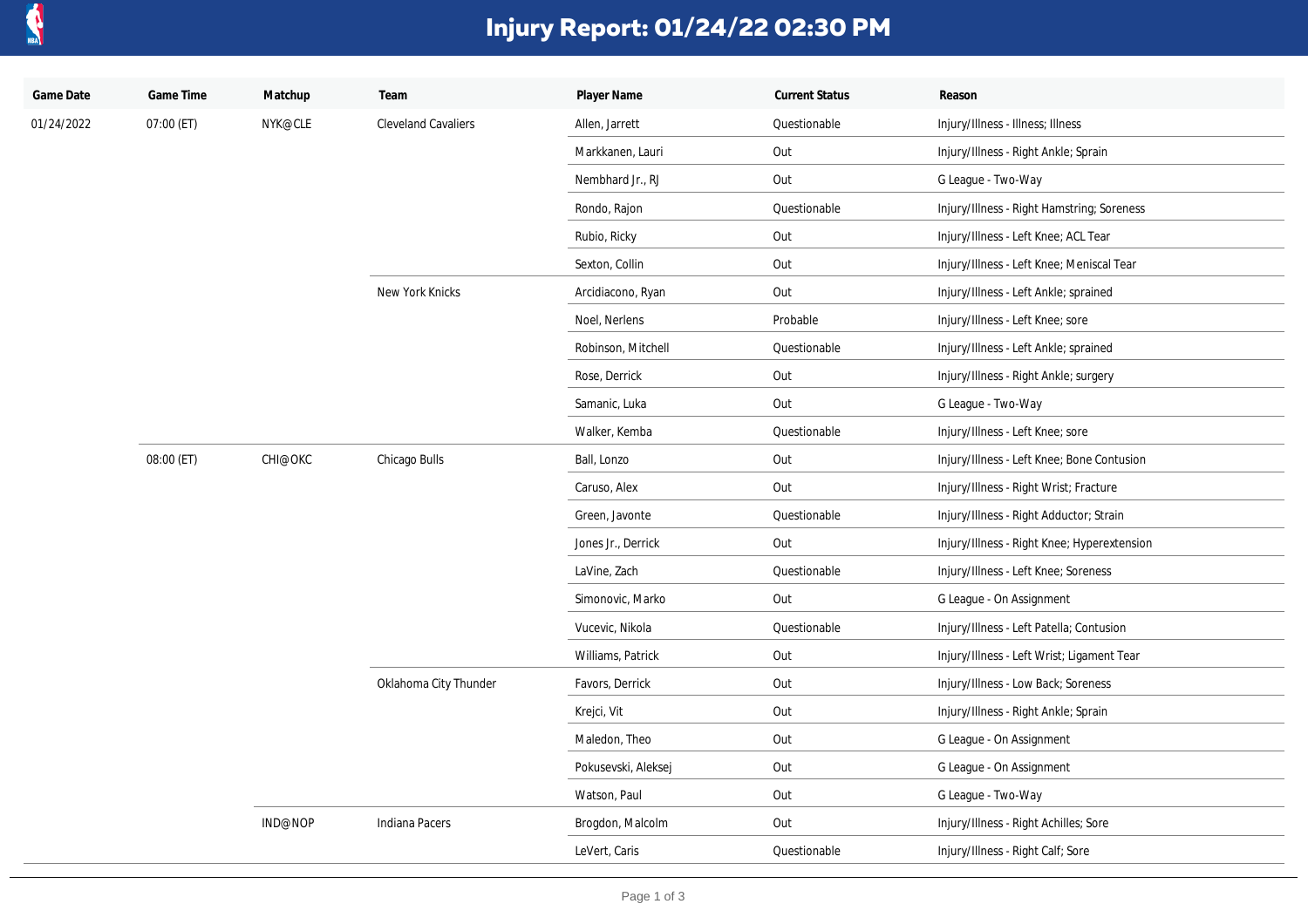

## **Injury Report: 01/24/22 02:30 PM**

| Game Date  | Game Time  | Matchup | Team                     | Player Name       | <b>Current Status</b> | Reason                                         |
|------------|------------|---------|--------------------------|-------------------|-----------------------|------------------------------------------------|
|            |            |         |                          | McConnell, T.J.   | Out                   | Health and Safety Protocols                    |
|            |            |         |                          | Sabonis, Domantas | Out                   | Injury/Illness - Left Ankle; Sprain            |
|            |            |         |                          | Turner, Myles     | Out                   | Injury/Illness - Left Foot; Stress Reaction    |
|            |            |         |                          | Warren, T.J.      | Out                   | Injury/Illness - Left Navicular; Fracture      |
|            |            |         | New Orleans Pelicans     | Graham, Devonte'  | Questionable          | Injury/Illness - Left Ankle; Soreness          |
|            |            |         |                          | Ingram, Brandon   | Out                   | Injury/Illness - Right Ankle; Sprain           |
|            |            |         |                          | Lewis Jr., Kira   | Out                   | Injury/Illness - Right Knee ACL/MCL; Sprain    |
|            |            |         |                          | Louzada, Didi     | Out                   | G League - On Assignment                       |
|            |            |         |                          | Marshall, Naji    | Out                   | G League - On Assignment                       |
|            |            |         |                          | Murphy III, Trey  | Out                   | G League - On Assignment                       |
|            |            |         |                          | Williamson, Zion  | Out                   | Injury/Illness - Right Foot; Fracture          |
|            | 09:00 (ET) | UTA@PHX | Phoenix Suns             | Ayton, Deandre    | Doubtful              | Injury/Illness - Right Ankle; Sprain           |
|            |            |         |                          | Crowder, Jae      | Out                   | Injury/Illness - Left Wrist; Contusion         |
|            |            |         |                          | Kaminsky, Frank   | Out                   | Injury/Illness - Right Knee; Stress reaction   |
|            |            |         |                          | Nader, Abdel      | Out                   | Injury/Illness - Right Knee; Injury management |
|            |            |         |                          | Payne, Cameron    | Out                   | Injury/Illness - Right Wrist; Sprain           |
|            |            |         |                          | Saric, Dario      | Out                   | Injury/Illness - Right Acl; Tear               |
|            |            |         | Utah Jazz                |                   |                       | NOT YET SUBMITTED                              |
| 01/25/2022 | 07:00 (ET) | CHA@TOR | <b>Charlotte Hornets</b> |                   |                       | NOT YET SUBMITTED                              |
|            |            |         | <b>Toronto Raptors</b>   | Birch, Khem       | Out                   | Injury/Illness - Nose; Fracture                |
|            |            |         |                          | Dragic, Goran     | Out                   | Not With Team                                  |
|            |            |         |                          | Johnson, David    | Out                   | Health and Safety Protocols                    |
|            |            | DEN@DET | Denver Nuggets           |                   |                       | NOT YET SUBMITTED                              |
|            |            |         | <b>Detroit Pistons</b>   |                   |                       | NOT YET SUBMITTED                              |
|            |            | LAC@WAS | LA Clippers              |                   |                       | NOT YET SUBMITTED                              |
|            |            |         | Washington Wizards       |                   |                       | NOT YET SUBMITTED                              |
|            |            | NOP@PHI | New Orleans Pelicans     |                   |                       | NOT YET SUBMITTED                              |
|            |            |         |                          |                   |                       |                                                |